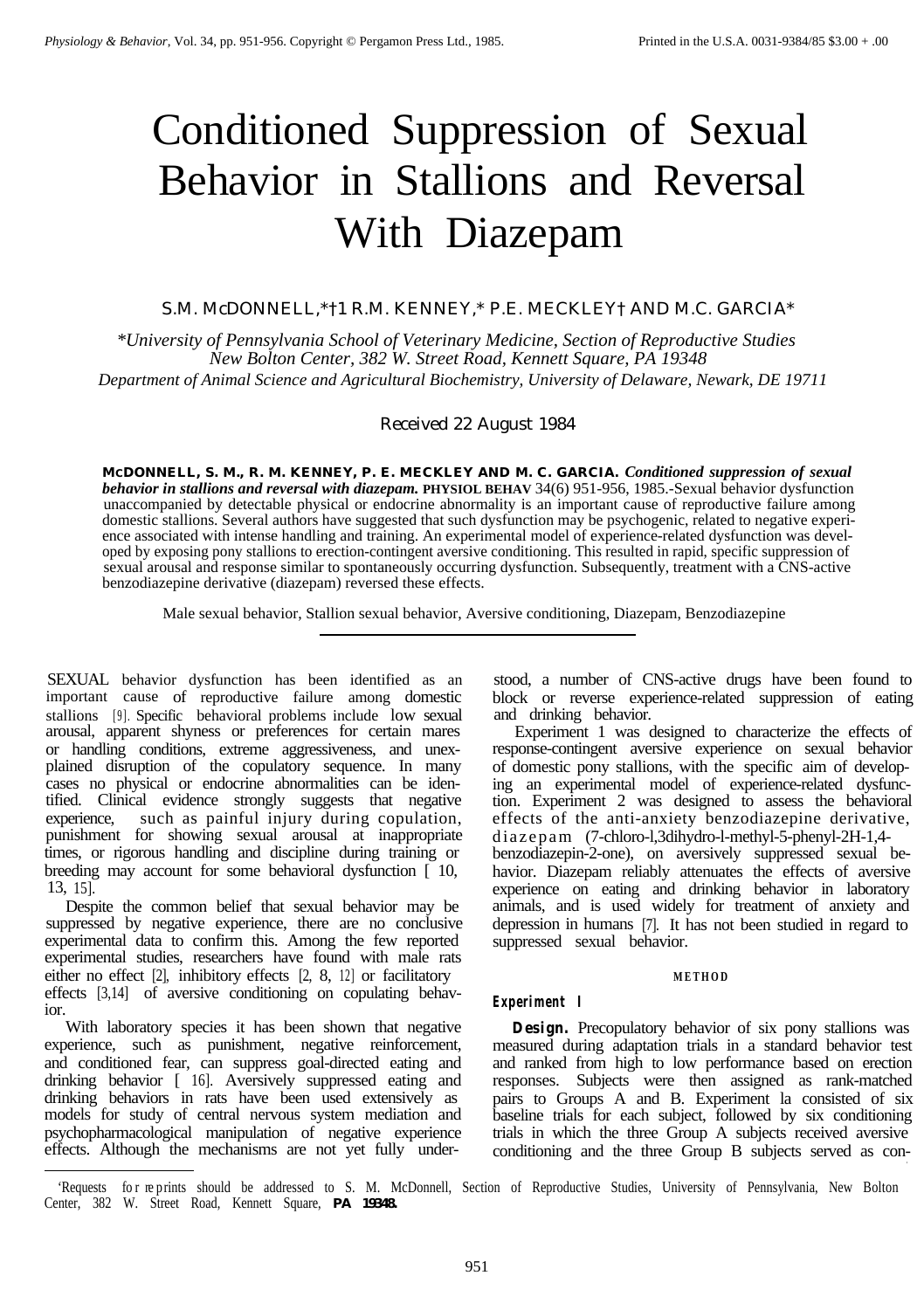temporary controls. After completion of Experiment la, Experiment lb consisted of subjecting the three Group B stallions to aversive conditioning. This was done in order to study the process of suppression in additional subjects.

*Subjects.* Six mature, sexually experienced pony stallions were used for this study. These stallions had been acquired at local auction and used as semen research subjects during the three years preceding the present study. These animals were housed together in adjacent individual tie-stalls in an unshuttered barn, and were maintained on hay, grain, and water.

*Behavior trials.* All trials were conducted in a rectangular **(6.7~ 12.8** m) enclosure formed by five-rail tubular steel farm gates (1.4 m high) within a three-sided pole barn located approximately 40 m from the stallion barn. Two ovariectomized, estrogen primed (ECP, Upjohn, 2 mg/week, IM) stimulus mares were tethered behind the rail along one side of the test pen. This allowed precopulatory access to the mares and mounting of the rail, but prevented intromission. Domestic stallions readily display a full range of precopula-

tory behavior under these conditions, and similar arrangements are commonly employed on breeding farms to identify mares in estrus [6].

The aversive stimulus was a 3-4 second pulse of unipolar AC current (l-7 kHz) with a maximum of 2500 v at 25 mA, delivered from a radio-controlled electronic dog training collar (Sensitronix Electra-Trainer, Model 103) fitted to a belly girth placed anterior to the prepuce (Fig. la). This stimulus elicited behavior indicative of transient local discomfort similar to the response of a horse following contact with an electric fence. Shock of this type has been used to discourage aerophagia in the horse [ 1]. A dummy unit of the same weight and shape with identical electrodes was used for all non-shock trials.

Subjects were introduced to the test procedures during daily four-minute trials for one week before the baseline measurement period. Baseline and aversive conditioning trials were conducted three days weekly (Monday, Wednesday, and Friday) during October and November. On each test day, the order of stallions was random. Subjects were taken under halter from the stall and fitted with the belly girth, then taken to the test pen and released for a period of four minutes. Shock was delivered as punishment on an immediate continuous schedule, contingent on erection, and continued at five-second intervals for the duration of erection as negative reinforcement of penis withdrawal (Fig. 1).

A self-contained microcomputer event recorder (Observational Systems, Inc., Model OS-3) was used to record on a time base 11 specific investigatory, olfactory, aggressive and sexual responses commonly exhibited during this type of exposure to a mare. (Excellent descriptions of these responses can be found in Waring [19]). The following endpoints were recorded or derived for analysis: 1. attention latency-the time from the beginning of a trial to the first approach (within 1 meter) to a mare; 2. sniffs to marefrequency of sniffs to any region of a mare; 3. sniffs to the floor-frequency of sniffs to urine, feces, or bedding on the floor of the test pen; 4. flehmen responses-frequency of flehmen responses; 5. vocalizations-frequency of whinny, snort, or nicker vocalizations; 6. rolls-frequency of rolls; 7. penis drop latency-time from the start of the trial to the fast penis letdown from the prepuce; 8. penis drop time-total duration of penis drops; 9. erection frequency-number of erections; 10. erection latency-time from the start of the trial to the first erection; 11. erection time-total duration of



**FIG. 1. Belly girth position and stages of erection in the horse: (a) penis fully withdrawn; (b) early penis drop; (c) middrop; (d) full drop with erection.**

erections; 12. mount frequency-the number of mounts to the tease rail; 13. mount latency-the time from the start of the trial to first mount to the tease rail; 14. mount time-the total duration mounting the tease rail; 15. kicks-frequency of kicks or strikes to a mare; 16. bites-frequency of bites to a mare.

*Analyses.* Each behavioral variable was analysed by repeated measures analysis of variance [5]. Factors included trials (12 levels), and group (2 levels). When factor or interaction effects were significant, appropriate means were compared using Fisher's LSD [18].

# *Experiment 2*

Six pony stallions that had been sexually suppressed as described in Experiment 1 were randomly assigned as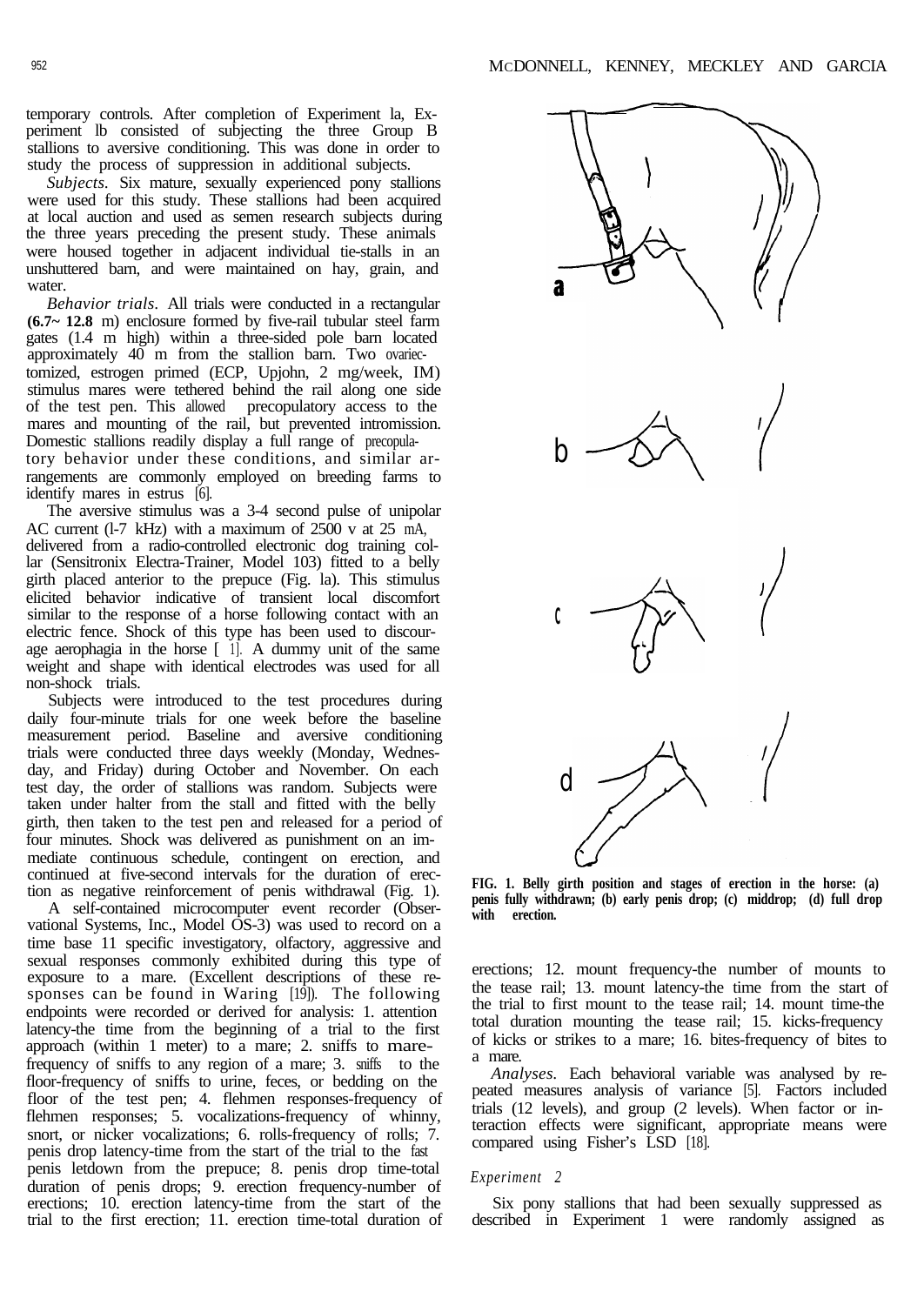TABLE 1 **FREQUENCY, LATENCY, AND DURATION OF PRECOPULATORY RESPONSES IN PONY STALLIONS**

|                                | mean* | range*    |
|--------------------------------|-------|-----------|
| <b>Attention Latency (sec)</b> | 5     | $0 - 30$  |
| Sniffs to Mare                 | 12    | $4 - 29$  |
| Sniffs to Floor                | 3     | $0-14$    |
| Flehmen<br><b>Responses</b>    | 3     | 0-6       |
| <b>Vocalizations</b>           | 11    | $0 - 23$  |
| Rolls                          | 0.5   | $0 - 4$   |
| Penis Drop Latency (sec)       | 57    | $0 - 227$ |
| Penis Drop Time (sec)          | 157   | 13-240    |
| <b>Erection Frequency</b>      | 1.5   | 0.5       |
| <b>Erection Latency (sec)</b>  | 103   | $0 - 240$ |
| Erection Time (sec)            | 75    | $0-219$   |
| <b>Mount Frequency</b>         | 0.6   | $0 - 4$   |
| Mount Latency (sec)            | 193   | 6-240     |
| Mount Time (sec)               | 5     | $0-41$    |
| <b>Bites</b>                   | 4     | $0 - 21$  |
| <b>Kicks</b>                   | 1     | ቢ 4       |

**\*Based on 36 baseline trials (six stallions, six trials each).**

rank-matched pairs based on pre-suppression sexual performance to diazepam  $(n=3)$  and saline control  $(n=3)$  groups for six no-shock extinction trials and four post-treatment extinction trials. The behavior trial procedures and endpoints were the same as in Experiment 1. The belly girth with a dummy shock unit was used throughout. Diazepam treatment consisted of slow (about 4 ml/min) intrajugular injection of 0.05 mg/kg diazepam (Valium, Hoffmann-LaRoche, Inc.) five to ten minutes before the start of each trial. In preliminary trials (McDonnell, unpublished observations) this dose produced mild ataxia and muscle fasciculations for one to five minutes following injection. Control subjects received equivalent volume injections of saline. Trials were conducted three days weekly (Monday, Wednesday, and Friday) during January. Data from treatment period trials were analysed by repeated measures analysis of variance for the effects of treatment (2 levels) and trials (6 levels). Similar analyses were used to evaluate the effect of group (2 levels) and trial (4 levels) during the post-treatment period.

# **RESULTS**

*Experiment I*

During adaptation and baseline trials subjects displayed a full range of investigatory and precopulatory responses. Upon release into the test pen, stallions readily approached the stimulus mares in vigorous precopulatory interaction. After this initial bout, sexual interaction with the mares usually continued intermittently between periods of general investigatory behavior (sniffing the substrate throughout the test pen, rolling and marking fecal debris with urine and feces). Some stallions, however, spent most of the trial interacting 'with one or both mares. Three stallions regularly mounted the rail, two. of which displayed pelvic thrusting, and one of which ejaculated while thrusting the penis between the rails with the glans penis against the flank of the mare. The overall mean and range of all baseline trials (6 stallions, 6 trials each) for each response are shown in Table 1. .

Repeated measures analysis of variance of the twelve trials indicated significant treatment by trial interaction effects for attention latency,  $F(11,33)=2.75$ ,  $p<0.05$ , erection fects for attention latency,  $F(11,33)=2.75$ , frequency, F(11,33)=2.03, *p<0.06,* erection latency, F(11,33)=2.23, *p<0.05,* mount latency, F(11,33)=2.21, *p<0.05,* and mount time, F(11,33)=2.60, *p<0.05.* These effects are shown in Fig. 2. During baseline trials there were no significant differences between Group A and B, except for mount latency. Also, there were no significant differences between Group B baseline and conditioning trials on any of these five measures. Aversive conditioning, however, rapidly led to increased attention, erection and mount latencies as well as decreased erection frequency and total mount time. For these measures, Group A was, on the average, different ( $p$ <0.05) from Group  $\hat{B}$  conditioning and Group A and B baseline. For all other endpoints there were no significant treatment, trial, or interaction effects. A similar pattern of effects was found among B stallions during subsequent conditioning (Experiment lb), also shown in Fig. 2.

With the onset of aversive conditioning, stallions exhibited a number of-responses suggesting fear, confusion, and approach-avoidance conflict in the test situation and during preparation for trials. These included aimless chewing of non-food objects, freezing, circling, quivering, headshaking, and heightened response to extraneous auditory and visual stimuli. This behavior subsided rapidly as subjects began to avoid shock.

Although total attention time was not quantified, it was apparent that aversive conditioning affected both the duration and pattern of attention to stimulus mares. With each stallion aversive conditioning led to a marked decrease in time spent near the mares. For example, in Experiment la, one stallion did not approach the mares at all after the third conditioning trial. During the fourth and fifth conditioning trials, another Group A stallion briefly approached each mare, and then remained in the comer opposite the mares for the remainder of the trial. During the last conditioning trial this stallion stood in the opposite comer and did not approach the mares at all.

The rate of suppression varied among the six stallions, with a mean of  $9.75$  shocks and 3 trials required to reach the first full trial without shock. There was a high positive correlation between baseline performance rank and both the number of trials (Spearman rho=0.86,  $t=3.37$ ,  $p<0.05$ ) and the number of shocks (rho=0.89,  $t=3.90, p<0.05$ ) to the first full trial without shock.

#### *Experiment 2*

During the treatment phase there was a significant effect of treatment on all penis drop and erection measures. Diazepam-treated subjects displayed lower penis drop latency,  $F(1,4)= 15.58$ ,  $p<0.05$ , and erection latency, F( $1,4$ )= 16.97, p<0.01Diazepam-treated subjects also exhibited increased penis drop time,  $F(1,4)=17.60$ ,  $p<0.01$ , erection frequency,  $F(1,4)=24.20$ ,  $p<0.01$ , and erection time,  $F(1,4)=9.00, p<0.05$ . The frequency of rolls tended to be greater, F(l,4)=7.08, *p<0.* 10, among diazepam-treated subjects. For all other measures, there were no. significant differences (p>0. 10) between diazepam and control groups. Erection frequency, erection latency, and erection time results for the last two trials before treatment, the six treatment trials, and the four post-treatment trials are represented in Fig. 3. During the post-treatment period there were no significant group, trial, or interaction effects for any measure.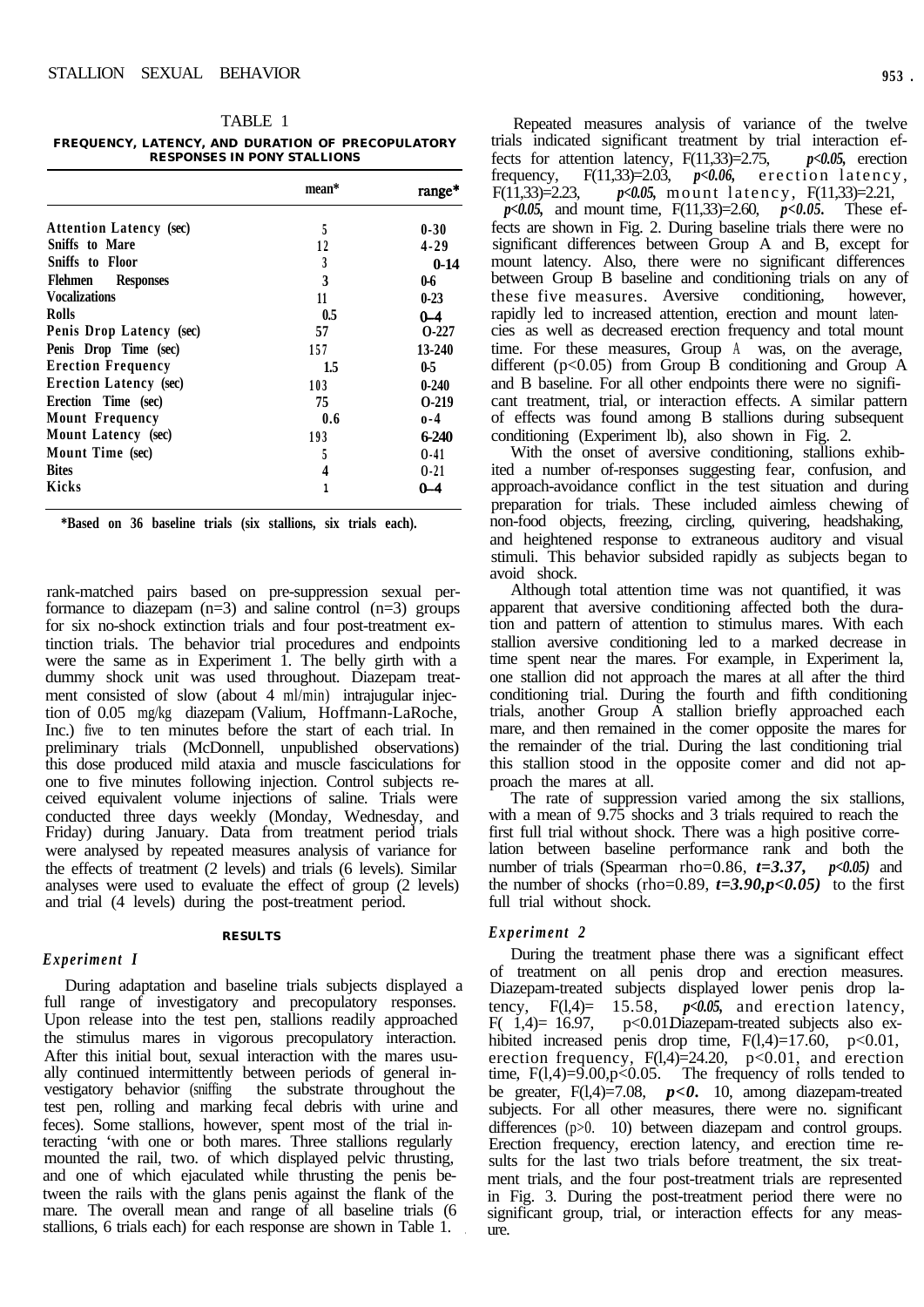

**FIG. 2. Mean attention latency, erection frequency, erection latency, mount latency, and total mount time of Group A and B stallions during 4-minute trials of Experiment 1. Experiment la consisted of six baseline trials (l-6), and six conditioning trials (7-12) in which Group A received aversive conditioning (av) while Group B served as controls. In Experiment lb Group B subjects received three aversive conditioning trials (13-15).**

#### **DISCUSSION**

The results of Experiment 1 indicate that stallion sexual behavior can be rapidly modified by negative experience. Erection-contingent aversive conditioning produced significant decrements in erection responses and attention to stimulus mares. As there were no significant effects of aversive conditioning on the other behavioral responses measured, suppression seemed specific to sexual response, and not the result of a general behavioral suppression in the test situation.



**FIG. 3. Mean erection frequency, erection latency, and total erection time of diazepam treated and saline control stallions during last two aversive conditioning trials (- 2, - l), six treated extinction trials (l-6), and four post-treatment extinction trials (7-10). Means represent overall group mean during treatment period (3 animals, 6 trials).**

Certain aspects of the behavior test situation appeared to become conditioned stimuli for shock. For example, during baseline trials, stallions showed no response to the belly girth. However, with the onset of aversive conditioning subjects often kicked at the girth. After two conditioning trials one stallion developed a pattern of rolling behavior that seemed aimed at removing the girth. During two trials the rolling caused the girth to become loose enough that the electrodes no longer made contact with the skin. In each case erection occurred almost immediately and remained until the girth was repositioned by the handler. Repositioning led to immediate withdrawal of the penis, even before shock punishment of the erection could be delivered. This pattern ceased when the girth was more securely attached.

"Safety signal" learning, the apparent recognition of stimuli that predict a no-shock period [17], was evident among these subjects. For example, during the adaptation and baseline periods it was common for stallions to display full erection while being led to and from the test enclosure. With the onset of conditioning, these pre- and post-trial erections ceased. However, after two or three conditioning trials, these erections returned. Two stallions, in particular, repeatedly exhibited erection from the stall until the moment of release in the test enclosure when the penis was immediately withdrawn for the duration of the trial. Erection then occurred as soon as the handler approached the stallion to return him to his stall. Stimuli associated with handling, such as the lead shank or the experimenter, apparently became conditioned stimuli predicting a no-shock period.

The experimentally suppressed sexual behavior of these stallions appeared similar to spontaneously occurring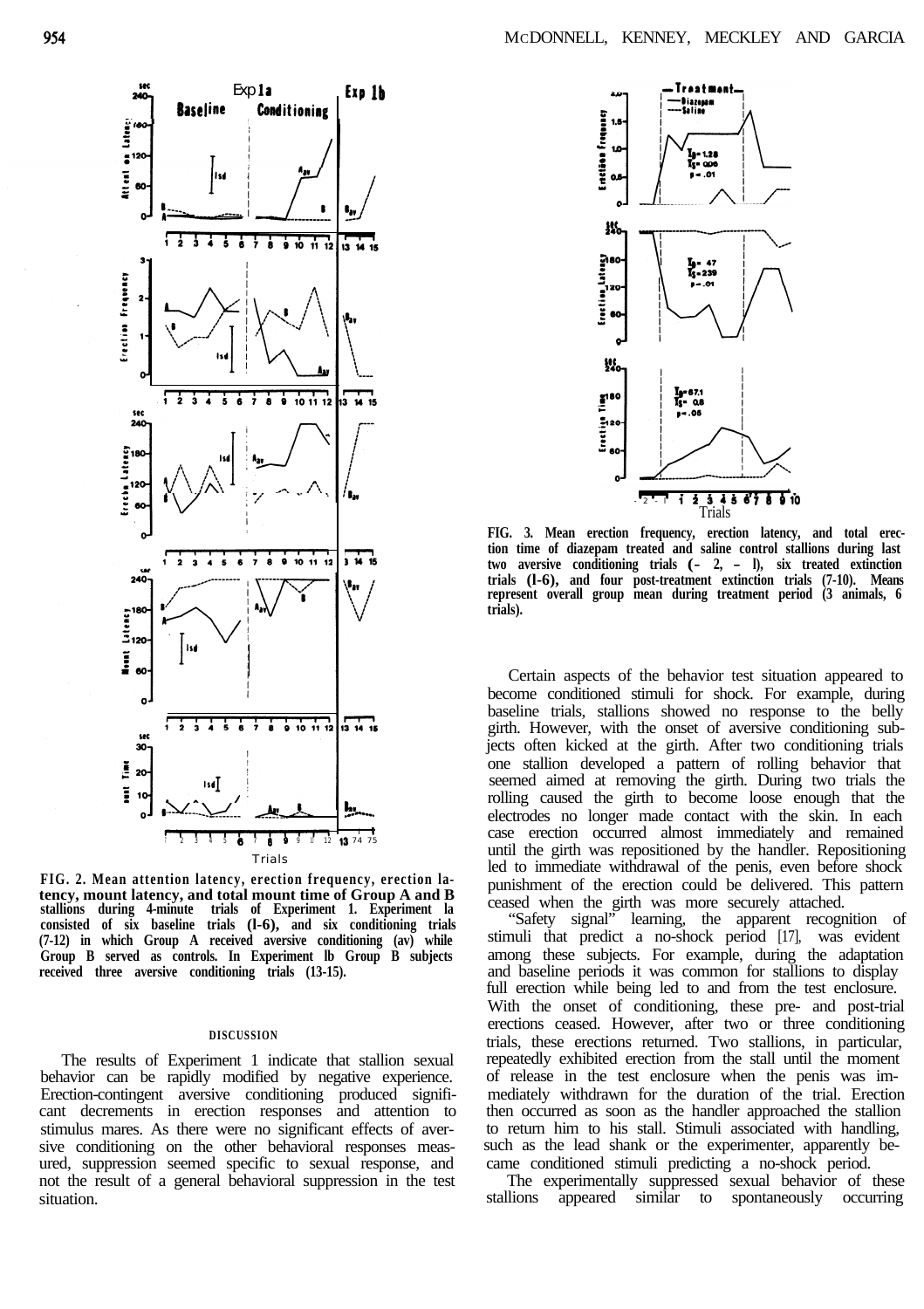anomalous behavior seen in our stallion fertility clinic and reported by others [9, 10, 13, 15]. For example, a common problem involves the stallion with normal behavior for one or more breeding seasons that is suddenly interrupted by a negative experience such as a kick from a mare or severe discipline in the breeding situation. Despite no apparent injury that might cause pain or interfere with copulation, abnormal behavior, such as little interest in mares, tentativeness or fear of the breeding situation, preferences or aversions for certain mares or handlers, erection or ejaculation failure, or sudden disruption of the copulatory sequence, persists. Similar problems are also common among young racing and show stallions that are commonly punished for showing erection at "inappropriate" times. Because these stallions sometimes respond favorably to changes in handling and breeding conditions, the problems have been labelled "psychogenic." Dysfunction of this type may involve learning phenomena similar to those seen in our experimental subjects.

Our observations in the stallion are in direct contrast to those recently reported in male rats [ 14]. Both avoidance conditioning and immediate mount-contingent punishment stimulated, rather than suppressed, copulatory behavior of sexually experienced male rats, reflected in continued copulation and shorter mount, intromission, and ejaculation latencies. One difference in procedure that might account for the discrepant effects was that the rats were allowed copulatory access to the stimulus females. We have subsequently conducted trials in which stallions were allowed copulatory access to a stimulus mare. Under these conditions, shock punishment, as well as a Pavlovian conditioned aversive auditory stimulus, readily disrupted copulation and inhibited further sexual interaction (McDonnell, unpublished observations). It appears, then, that there may be a species difference in the effects of aversive stimulation on male sexual behavior. There is considerable evidence that human male sexual arousal and response may be adversely affected by negative experience, fear, and anxiety ([4,11], reviews). The stallion may be a suitable animal model for study of experience-related human sexual dysfunction.

The results of Experiment 2 indicate that diazepam attenuates the suppressive effects of response-contingent aversive conditioning on sexual behavior of stallions. As in

studies of suppressed eating and drinking behavior in rats, diazepam did not significantly alter non-suppressed behaviors. Current hypotheses [7] hold that these benzodiazepine effects result from synaptic level enhancement of GABAergic inhibition of several limbic pathways involved in anxiety-related behavioral suppression.

During the four post-treatment trials diazepam-treated stallions exhibited greater sexual arousal and response than saline control stallions, but these differences were not significant. This may have been due to two factors. Diazepamtreated subjects appeared to regress toward suppression somewhat when treatment was discontinued, and at the same time control subjects appeared to be experiencing spontaneous extinction of suppression. Further work is needed to determine both how permanent the effects of diazepam treatment will be and how extinction of suppression proceeds in non-treated animals.

This study was limited to the effects of diazepam on experimentally suppressed sexual response. A related question currently under study in our laboratory is whether, as with eating and drinking behavior in rats, diazepam could also block the acquisition of suppression of sexual behavior.

In conclusion, these findings provide experimental evidence that stallion sexual behavior is suppressed by response-contingent aversive conditioning. Further, several aspects of the experimentally suppressed behavior were similar to heretofore unexplained spontaneously occurring anomalous behavior. The results of Experiment 2 suggest that experience-related suppression of male sexual behavior may involve CNS mechanisms similar to those mediating conditioned suppression of eating and drinking behavior. These findings also suggest further investigation of antianxiety drugs for use in clinical management of experiencerelated sexual behavior dysfunction.

#### **ACKNOWLEDGEMENTS**

The authors are grateful to Hamilton Research Laboratory, Mrs. A. Riggs, and Mr. A. W. Berry for their support of this work, and to the Hoffmann-LaRoche Company, for--their donation of the diazepam (Valium) used in Experiment 2. Thanks are due to Dr. Katrin Hinrichs for assistance with illustrations and to Marge Cummings and Karen Leach for assistance with experiments.

#### REFERENCES

- and aversion therapy in the horse. Proceedings of the 12th
- 2. Beach, F. A., M. W. Conovitz, F. Steinberg and A. C. Goldstein. Experimental inhibition and restoration of mating behavstein. Experimental inhibition and restoration of mating behav-<br>
ior in male rats. J Genet Psychol 89: 165-181, 1956.<br>
albino rat. J Comp Physiol Psychol 50: 70-73, 1957. ior in male rats. J **Genet Psycho1** 89: 165-181, 1956.<br>3. Crowley, W. R., H. B. Popolow and 0. B. Ward. From dud to 9. Houpt, K. A. and D. Lein. Equine behavior. The sex
- stud: copulatory behavior elicited through conditioned arousal
- male: a sex therapist's view, In: *Male Sexual Dysfunction*, edited by R. J. Krane, H. B. Siroky and I. Goldstein. Boston: edited by R. J. Krane, H. B. Siroky and I. Goldstein. Boston: 11. Norton, G. R. and D. Jehu. The role of anxiety in sexual dys-<br>Little, Brown and Company, 1983, pp. 185-191. functions: a review. **Arch Sex Behav 13:** 165-18
- 5. Gill, J. L, and H. D. Hafs. Analysis of repeated measurements of animals. **J Anim Sci 33:** 331-336, 1971.
- 6. Ginther, 0. J. *Reproductive Biology of the Mare: Basic and Applied Aspects. Cross Plains, WI: Equiservices, 1979, pp.*
- 1. Baker, G. J. and J. Kear-Colwell. Aerophagia (windsucking) 7. Haefely, W. E. Behavioral and neuropharmacological aspects and aversion therapy in the horse. Proceedings of the 12th of drugs used in anxiety and related st Annual Meeting of the American Association of Equine Practi- *cology: A Generation of Progress,* edited by M. A. Lipton, A. DiMascio and K. F. Killam. New York: Raven Press, 1978,pp. 1359-1374.
	-
	- 9. Houpt, K. A. and D. Lein. Equine behavior. The sexual behavior of stallions. **Equine Practice**  $2(5)$ **:** 8-22, 1980.
- in sexually inactive male rats. *Physiol Behav* **10: 391-394, 1973.** 10. Kenney, R. M., J. Hurtgen, R. Pierson, D. Witherspoon and J. 4. Fischer, S. C. and A, D. Smith. Evaluation of the impotent Simons. *Society Manual for Clinical Fertility Evaluation of*
	-
	- functions: a review. *Arch Sex Behav* 13: 165-183, 1984. <sup>*I*</sup> 12. Peters, R. H. Learned aversions to copulatory behaviors in male rats. *Behav Neurosci 97:* **140-145, 1983.**<br>13. Pickett, B. W., E. L. Squires, J. L. Voss and S. J. Wallach.
	- *Applied Aspects.* Cross Plains, WI: Equiservices, 1979, pp. Factors affecting sexual behavior of the equine male.<br>Proceedings of American Association of Equine Practitioners **75-78.** Proceedings of American Association of Equine Practitioners Meeting, Miami, FL 1979.